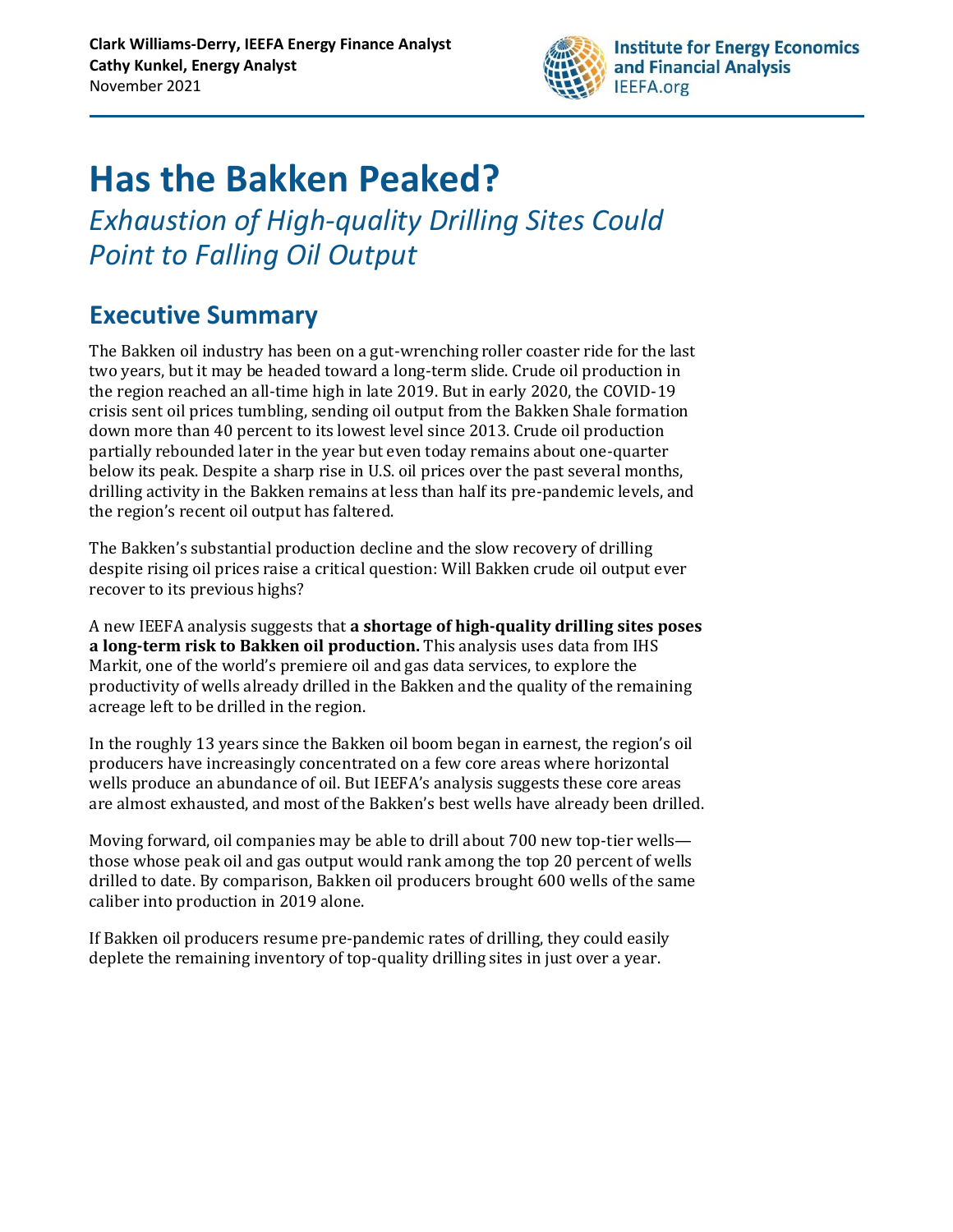

**Figure 1: Number of Remaining Bakken Drilling Sites, Ranked by Peak Monthly Production**

*Source: IEEFA, estimated from IHS Markit data.*

The Bakken has an additional inventory of second-tier drilling locations, ranging in number between 1,500 and 2,100. By comparison, oil companies have brought a total of more than 15,000 wells in the Bakken since 2010. This suggests that the Bakken could run short of both first- and second-tier drilling sites within the next few years.

As the Bakken oil industry depletes its remaining inventory of top-tier wells, it will have no choice but to shift drilling to less-productive areas. The newer wells will produce less oil and gas, and will require steadily higher prices to justify the roughly \$7 million price tag to drill and complete a Bakken well. Lower production and weaker profits could force many Bakken oil drillers to curtail output, and aggregate Bakken oil production may fall as the average well productivity declines.

The inexorable decline in the quality of new Bakken oil wells, and the potential decline in total oil production, carries significant fiscal, financial and policy implications. Investors may be forced to lower expectations for profits from oil companies operating in the region. State and local budget planners may need to reduce their expectations for oil and gas revenues. Pipeline regulators may need to reconsider the economic rationale for existing pipelines, particularly the controversial Dakota Access Pipeline (DAPL); even modest declines in production could render DAPL's capacity superfluous.

**The inexorable decline in the quality of new Bakken oil wells, and the potential decline in total oil production, carries significant fiscal, financial and policy implications.**

At the same time, as North Dakota enters a long-term transition away from the oil and gas sector, new questions will arise about the Bakken oil industry's ability to pay to plug old oil wells and decommission unneeded infrastructure. Investors and policymakers ignore these trends at their peril.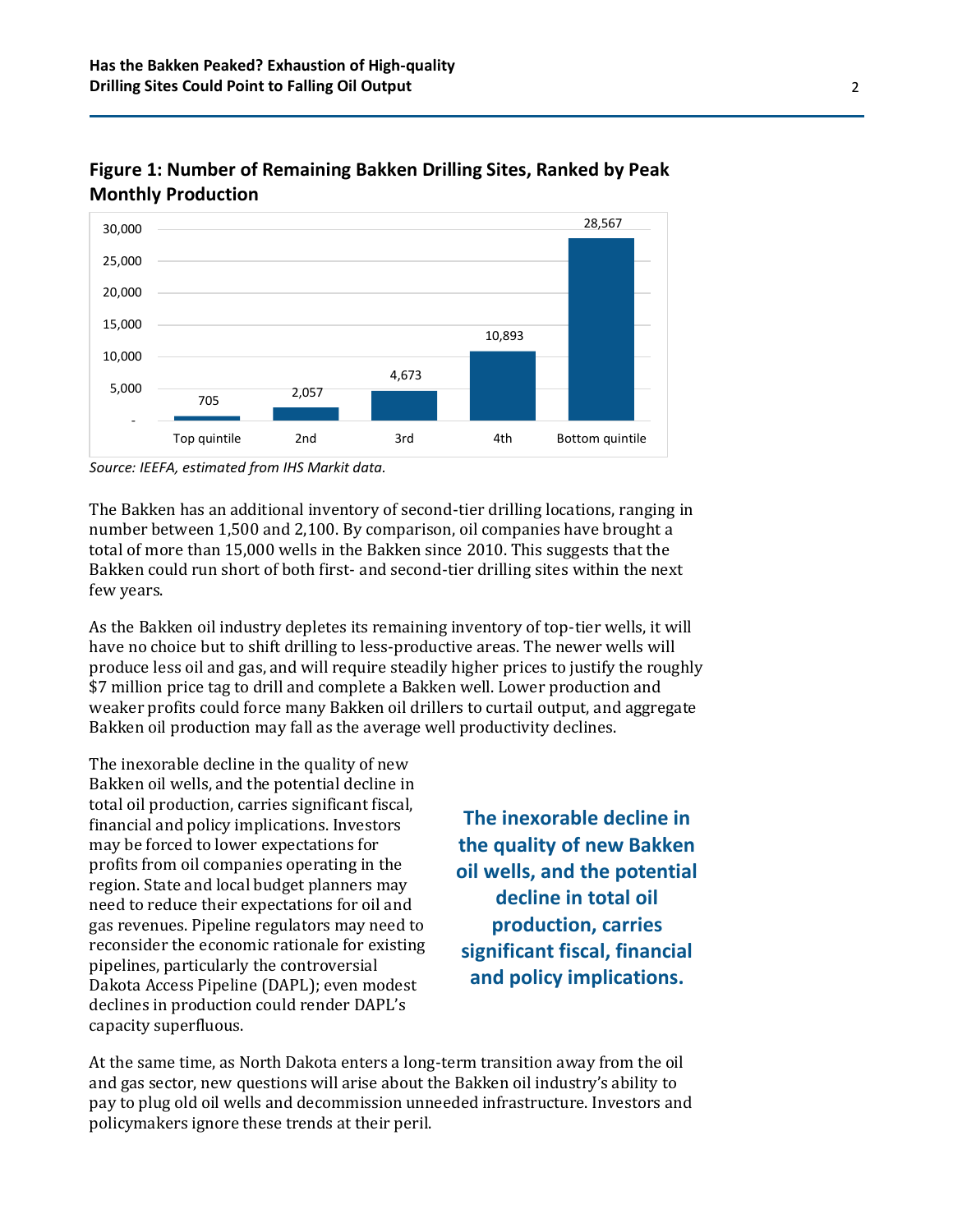### **Introduction: Bakken Oil Output Has Already Declined**

During the early stages of the fracking boom, the Bakken Shale—a region spanning western North Dakota and eastern Montana—became a U.S. oil industry powerhouse. Starting in 2008, drilling of horizontal wells in the region skyrocketed, with the Bakken representing an outsized share of all new hydraulically fractured oil wells in the United States.<sup>1</sup> As oil companies expanded their Bakken operations, the region's crude output rose from fewer than 200,000 barrels per day (bpd) in 2007 to more than 1.2 million bpd in 2014. (See Figure 2.) A decline in oil prices from 2014 through 2016 led to production declines, but as oil prices recovered in 2016, Bakken oil output rose again, surpassing 1.5 million barrels per day in late 2019.<sup>2</sup> North Dakota officials projected that the Bakken oil boom would continue, with output hitting 2 million barrels per day by 2030.<sup>3</sup>

Yet by late 2019, Bakken oil production had already started to falter. The global COVID-19 crisis dramatically accelerated the decline. As oil price collapsed and surpluses mounted, many Bakken oil companies shut in their wells,<sup>4</sup> and drilling in the region fell to its lowest level since the dawn of the fracking boom. In February 2020, immediately before the oil price collapse, 53 drilling rigs operated in the Bakken. During the second half of 2020, the Bakken averaged just 11 rigs.<sup>5</sup>

Market chaos led to gyrations in Bakken oil output: First, a collapse as oil wells were taken offline, then a rebound as many of those wells were restarted, then a softer decline as drilling rates fell and output from existing wells fell. Bakken oil output now stands at roughly 1.14 million barrels per day, down from an all-time high of 1.53 million bpd in November 2019—meaning that Bakken crude oil output has fallen about 25 percent from its peak, and currently remains below its early 2014 levels.<sup>6</sup> Market conditions became so dire that two of the region's top producers, Whiting Petroleum and Oasis Petroleum, filed for bankruptcy protection in 2020. Both companies had racked up a troubling decade-long record of negative free cash flows,<sup>7</sup> and the market turmoil of 2020 tipped both companies into insolvency.

<sup>4</sup> BIC Magazine. [GlobalData: Bakken producers desperate to shut in wells until crude oil price](https://www.bicmagazine.com/industry/drilling-exploration/globaldata-bakken-producers-desperate-to-shut-in-wells-until/)  [recovers.](https://www.bicmagazine.com/industry/drilling-exploration/globaldata-bakken-producers-desperate-to-shut-in-wells-until/) June 10, 2020.

<sup>1</sup> U.S. Energy Information Administration[. Drilling Productivity Report.](https://www.eia.gov/petroleum/drilling/) October 18, 2021.

<sup>2</sup> Energy Information Administration. [Drilling Productivity Report.](https://www.eia.gov/petroleum/drilling/) September 2021.

<sup>3</sup> Dickinson Press[. Bigger than some of OPEC: North Dakota on track to reach 2 million barrels of](https://www.thedickinsonpress.com/news/1015791-Bigger-than-some-of-OPEC-North-Dakota-on-track-to-reach-2-million-barrels-of-oil-per-day-by-2030)  [oil per day by 2030.](https://www.thedickinsonpress.com/news/1015791-Bigger-than-some-of-OPEC-North-Dakota-on-track-to-reach-2-million-barrels-of-oil-per-day-by-2030) May 4, 2019.

<sup>5</sup> Baker Hughes[. North America Rig Count.](https://rigcount.bakerhughes.com/na-rig-count) September 17, 2021.

<sup>6</sup> U.S. Energy Information Administration, *[op.](https://www.eia.gov/petroleum/drilling/) cit.*

<sup>7</sup> IEEFA. [In a Tumultuous 2020, Shale Firms Slashed Capex to Generate Cash.](http://ieefa.org/wp-content/uploads/2021/03/Shale-Producers-Spilled-2-Billion-in-Red-Ink-Last-Year_March-2021.pdf) March 2021.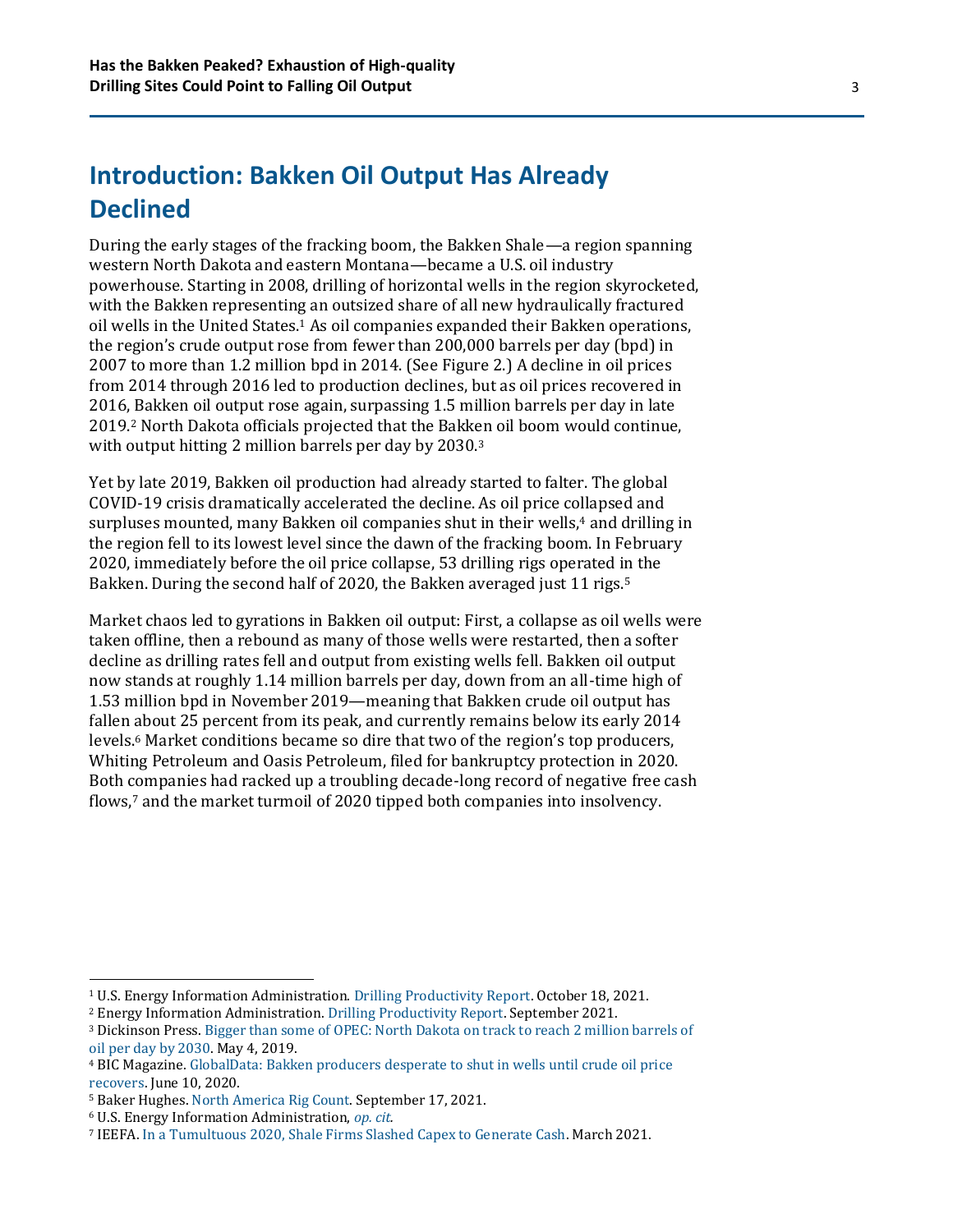

**Figure 2: Bakken Oil Production, 2007-2021**

Bakken production appears unlikely to stage a strong rebound soon. Only 23 oil rigs operate in the region, down almost 90% from the region's 2012 high of 224 active rigs.<sup>8</sup> Continental Resources, Hess Corporation, Whiting Petroleum and Oasis Petroleum—the top four Bakken drillers, which accounted for 31% of Bakken oil production in 2020—plan to boost capital expenditures by less than 10% from their level last year, leaving their 2021 capital expenditures 45% below 2019 levels.<sup>9</sup> North Dakota government officials, once bullish on the Bakken's prospects, recently predicted that oil production in North Dakota will remain flat through the first half of 2022.<sup>10</sup>

#### **The Bakken Has More Oil Takeaway Capacity Than It Needs**

During the Bakken oil sector's growth phase, pipeline and midstream companies quickly constructed a massive pipeline and oil-by-rail infrastructure to ship crude oil out of the Bakken into Midwestern and coastal crude markets. This pipeline buildout continues today. In early August, Energy Transfer LP announced that it had completed an "optimization project" on the controversial Dakota Access Pipeline (DAPL) that increased maximum throughput to 750,000 barrels of oil per day (bpd), up from the pipeline's previous capacity of 570,000 bpd.<sup>11</sup>

*Source: Energy Information Administration, Drilling Productivity Report, October 2021.*

<sup>8</sup> Baker Hughes[. North America Rig Count.](https://rigcount.bakerhughes.com/na-rig-count) September 17, 2021.

<sup>9</sup> SEC filings fo[r Continental Resources,](https://investors.clr.com/sec-filings) [Hess Corporation,](https://investors.hess.com/Financial-Information/SEC-Filings) [Whiting Petroleum,](https://whiting.com/investor-relations/sec-filings/) and [Oasis](http://oasispetroleum.investorroom.com/sec-filings) 

[Petroleum.](http://oasispetroleum.investorroom.com/sec-filings) See also *Appendix 2: Citations and estimates for major Bakken oil producer capital expenditures.*

<sup>10</sup> Bloomberg. [North Dakota Sees Its One-Time Oil Gushers Stalled Until 2022.](https://www.bloomberg.com/news/articles/2020-12-14/north-dakota-sees-its-one-time-oil-gushers-stalled-until-2022) December 14, 2020.

<sup>11</sup> The Motley Fool. [Energy Transfer LP \(ET\) Q2 2021 Earnings Call Transcript.](https://www.fool.com/earnings/call-transcripts/2021/08/04/energy-transfer-lp-et-q2-2021-earnings-call-transc/) August 3, 2021.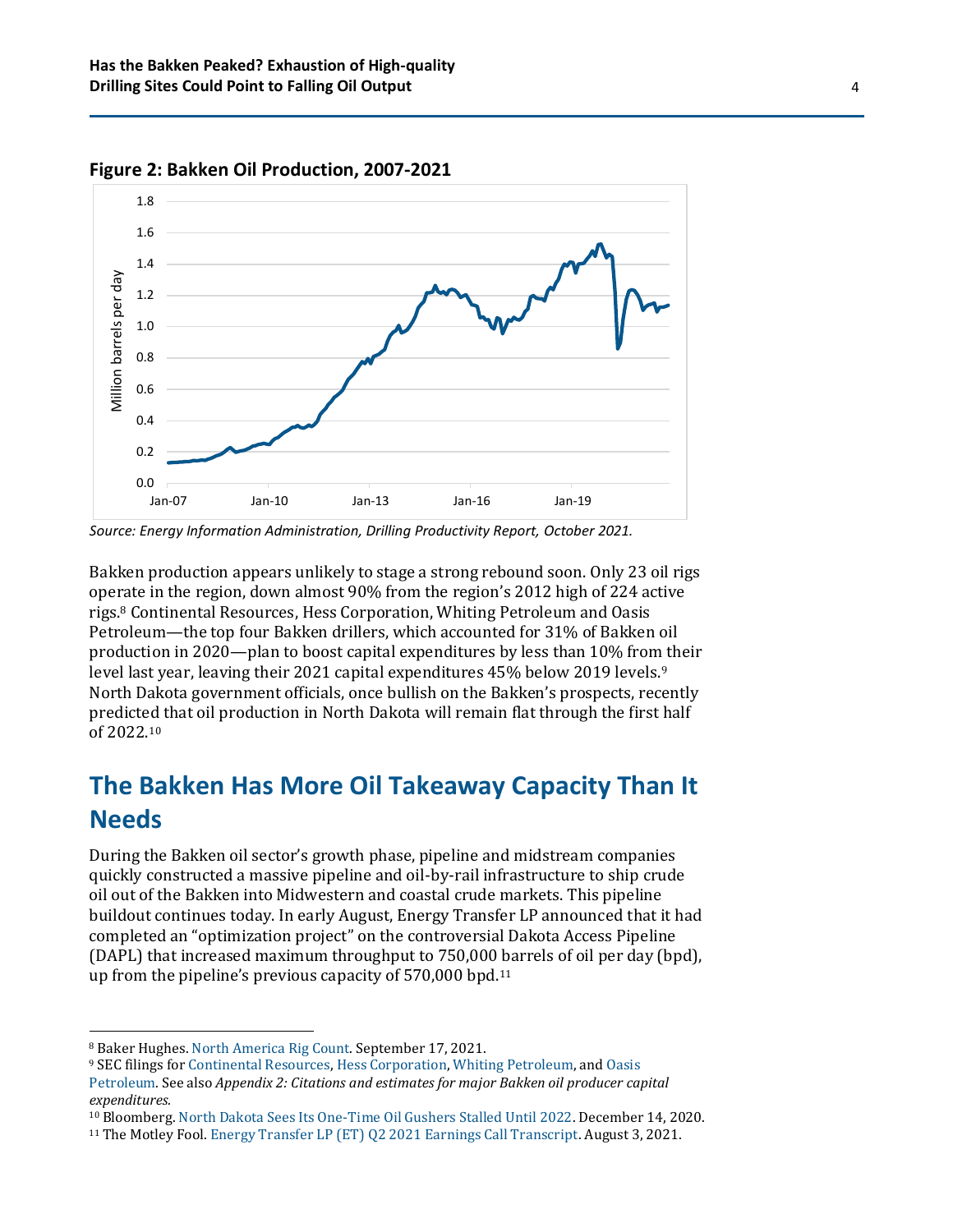All told, the Bakken has total crude oil takeaway capacity of almost 2.8 million barrels per day—well over twice as much capacity as the region currently requires. (See Figure 3.) Oil pipelines account for 1.47 million bpd of total Bakken takeaway capacity. A local refinery adds an additional 68,000 bpd.<sup>12</sup>

Pipeline capacity may grow yet again if the proposed Bridger Expansion crude pipeline is brought into service,13which would boost total Bakken crude pipeline capacity to 1.62 million bpd, lifting total oil takeaway capacity to more than 2.9 million bpd. It would grow even larger if Energy Transfer goes through with its proposal to boost DAPL's total capacity to 1.1 million bpd.14A proposed new refinery could add another 49,500 bpd.<sup>15</sup>



**Figure 3: Bakken Oil Takeaway Capacity vs. Production, 2010-2021**

*Source: North Dakota Pipeline Authority, US Energy Information Administration, IEEFA estimates. \*2021 estimated from partial-year data.*

The Bakken also has roughly 1.2 million barrels per day of oil-by-rail loading capacity, the vast majority of which sits idle most of time. Crude oil shipments from the Bakken peaked in 2014, but some crude oil is still transported by rail out of the Bakken, particularly to refineries in Washington State and the Northeast U.S. that lack pipeline access from North Dakota. In 2019, Bakken oil-by-rail shipments stood

<sup>13</sup> Bridger Pipeline Company. [Bridger Pipeline LLC, Belle Fourche Pipeline Company, and Butte](https://bridgerexpansion.com/bridger-pipeline-llc-and-seahorse-pipeline-llc-announce-open-season-for-transportation-capacity-from-williston-basin-and-guernsey-wyo-to-midcontinent-and-texas-destinations/)  [Pipe Line Company Announce Commencement of Binding Open Season.](https://bridgerexpansion.com/bridger-pipeline-llc-and-seahorse-pipeline-llc-announce-open-season-for-transportation-capacity-from-williston-basin-and-guernsey-wyo-to-midcontinent-and-texas-destinations/) January 29, 2021.

<sup>12</sup> North Dakota Pipeline Authority[. Oil Transportation Table.](https://northdakotapipelines.com/oil-transportation-table/) September 19, 2021.

<sup>14</sup> Bismarck Tribune[. Dakota Access Pipeline operator plans large capacity expansion.](https://bismarcktribune.com/business/dakota-access-pipeline-operator-plans-large-capacity-expansion/article_a3de339a-3dc1-5f55-97fa-0dc200874502.html#tracking-source=home-top-story) June 19, 2019.

<sup>15</sup> Grand Forks Herald. [Construction of oil refinery to start in 2022 near North Dakota's only](https://www.grandforksherald.com/business/energy-and-mining/7195427-Construction-of-oil-refinery-to-start-in-2022-near-North-Dakotas-only-national-park-CEO-says)  [national park, CEO says.](https://www.grandforksherald.com/business/energy-and-mining/7195427-Construction-of-oil-refinery-to-start-in-2022-near-North-Dakotas-only-national-park-CEO-says) September 14, 2021.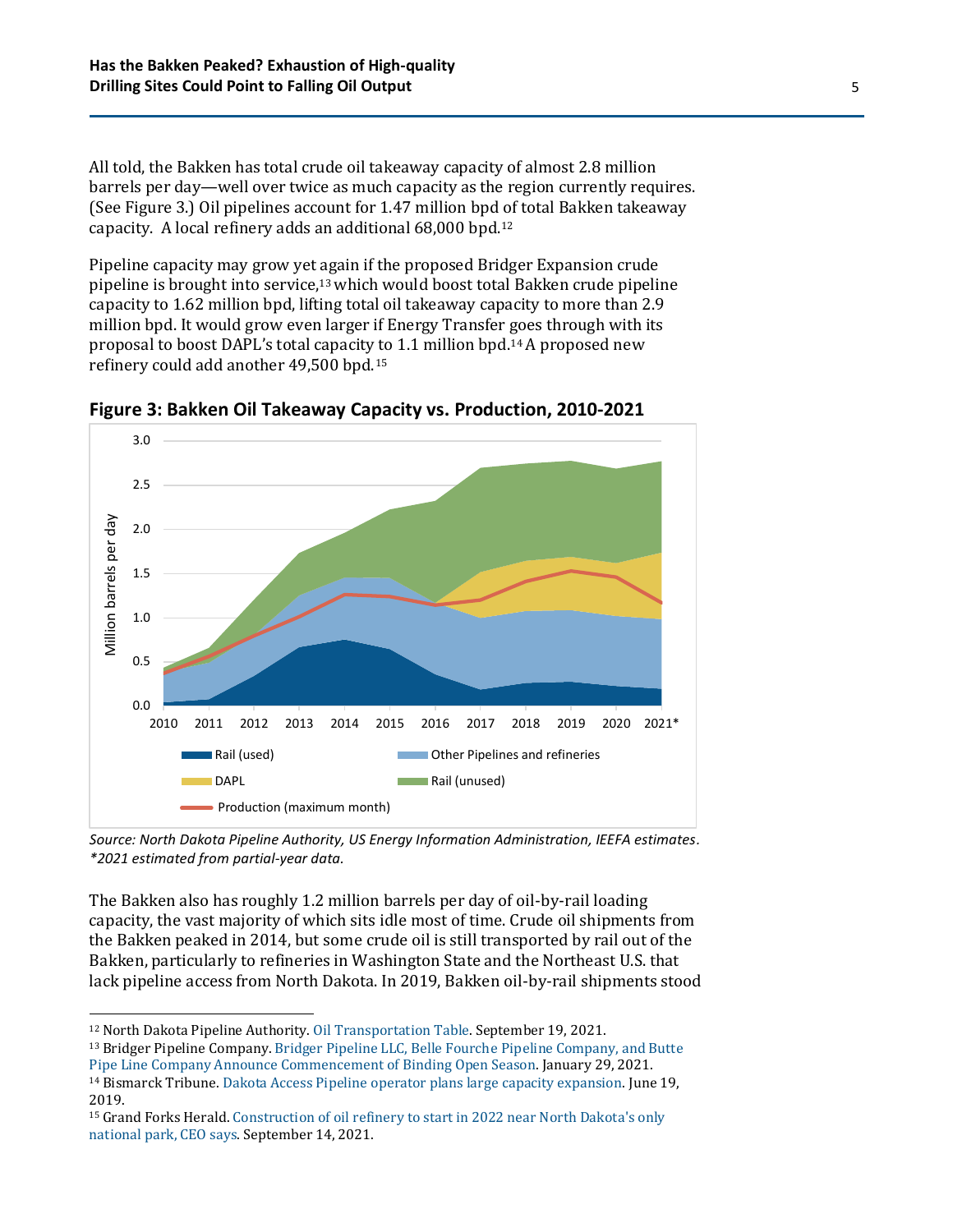at roughly 275,000 bpd, averaged over the year, though rail shipments likely approached 300,000 bpd in the peak month of that year. In the first seven months of 2021, Bakken rail export volumes averaged roughly 195,000 bpd.<sup>16</sup>

The Dakota Access Pipeline (DAPL), a 1,172-mile pipeline designed to carry oil from the Bakken region of western North Dakota to an oil transportation hub in Patoka, Ill., has been the subject of ongoing controversy. First proposed in 2014 and placed into service in 2017, its construction raised issues of tribal sovereignty and threats to drinking water at the pipeline's Missouri River crossing. <sup>17</sup> Legal challenges to the pipeline have continued since the pipeline was put into service. In March 2020, a district court judge found that the U.S. Army Corps of Engineers had improperly granted the pipeline an easement to cross Lake Oahe without an appropriate environmental review. The Army Corps is in the process of drafting an environmental impact statement, a process which is expected to take until March 2022. The pipeline continues to operate while the environmental review is drafted.<sup>18</sup>

Over the past several years, these legal controversies have created a risk that federal regulators could shut down DAPL if environmental requirements are not met. But a continuation of recent production declines could, as a matter of practicality, render the pipeline's capacity superfluous. Assuming a 90% capacity utilization for the Bakken region's lone oil refinery, 95% utilization of pipelines other than DAPL, and a return to 2019's level of oil-by-rail shipments, IEEFA estimates that Bakken's other oil pipelines and refineries and oil-by-rail shipments could handle just over 1 million bpd of oil production.<sup>19</sup> Given the significant surplus of pipeline capacity in the Bakken, even modest declines in oil production from current levels could allow the region to handle its crude production without DAPL's capacity, while keeping oil-by-rail volumes at levels experienced within the last several years.

<sup>16</sup> North Dakota Pipeline Authority[. NDPA Website Data.](https://northdakotapipelines.com/datastatistics/) September 17, 2021. Also see:

Washington Department of Ecology[. Crude Oil Movement Quarterly Reports.](https://apps.ecology.wa.gov/publications/UIPages/PublicationList.aspx?IndexTypeName=Topic&NameValue=Crude+Oil+Movement+Quarterly+Reports&DocumentTypeName=Publication) September 17, 2021. <sup>17</sup> University of Denver Water Law Review[. Water, Oil, and Tribal Sovereignty: The Fight for the](http://duwaterlawreview.com/water-oil-and-tribal-sovereignty-the-fight-for-the-dakota-access-pipeline/)  [Dakota Access Pipeline.](http://duwaterlawreview.com/water-oil-and-tribal-sovereignty-the-fight-for-the-dakota-access-pipeline/) November 15, 2016.

<sup>18</sup> Grand Forks Herald. [Judge dismisses tribe's case against DAPL, closing the books for now](https://www.grandforksherald.com/news/crime-and-courts/7085210-Judge-dismisses-tribes-case-against-DAPL-closing-the-books-for-now). June 22, 2021.

<sup>19</sup> IEEFA estimate, based on North Dakota Pipeline Authority. [Oil Transportation Table.](https://northdakotapipelines.com/oil-transportation-table/)  September 30, 2021.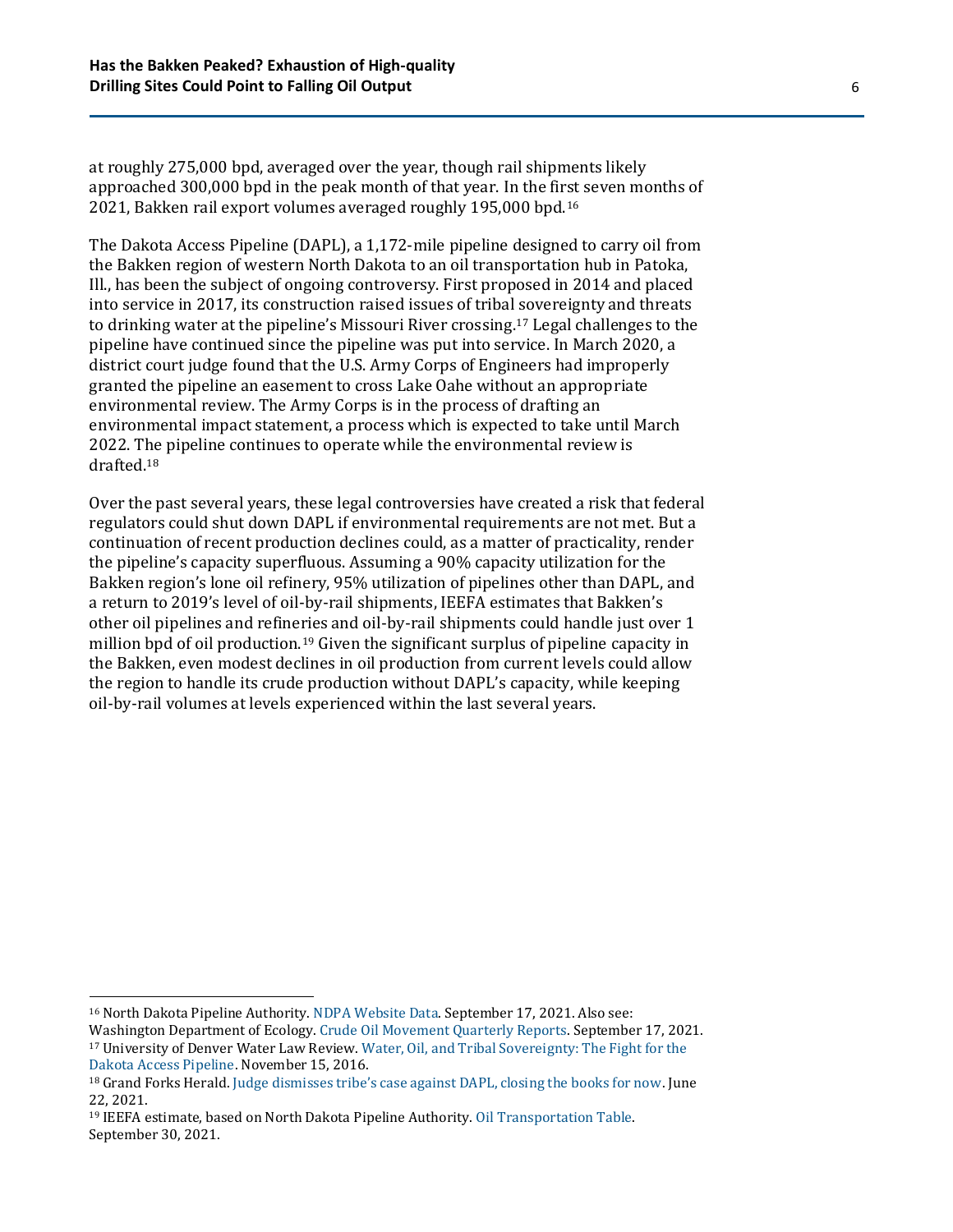### **The Bakken Is Running Short of High-Quality Drilling Sites**

IEEFA used data from IHS Markit, one of the world's premiere oil and gas data services, to explore the productivity of wells already drilled in the Bakken, and the quality of the remaining acreage left to be drilled in the region. IEEFA supplemented IHS Markit data with information from other publicly available data sources, including the North Dakota Pipeline Authority and the U.S. Energy Information Administration.

IEEFA's analysis of historic Bakken drilling trends shows that drillers have steadily migrated into the region's most productive subregions—the so-called sweet spots over the last decade. In both 2019 and 2020, almost 80 percent of all horizontal wells drilled were among the top two quintiles of wells drilled in the Bakken since 2001, as measured by the peak output per 1,000 horizontal feet drilled. (See Figure 4.) These high-quality wells were concentrated in specific subregions of the Bakken that have proven to have high levels of oil, gas and other hydrocarbons that can be extracted from underground shale formations.





The Bakken oil industry is quickly exhausting the region's sweet spots and depleting its remaining inventory of top-quality drilling sites. IEEFA's analysis of IHS data suggest that between 564 and 705 top-tier drilling sites remain in the Bakken. (See Table 1.) In comparison, Bakken oil drillers completed more than 600 top-quintile sites in 2019 alone. Similarly, at 2019's pace of drilling for second-tier wells, there is only a five- to six-year inventory of second-quintile drilling sites remaining in the Bakken.

*Source: IEEFA analysis of IHS Markit data.*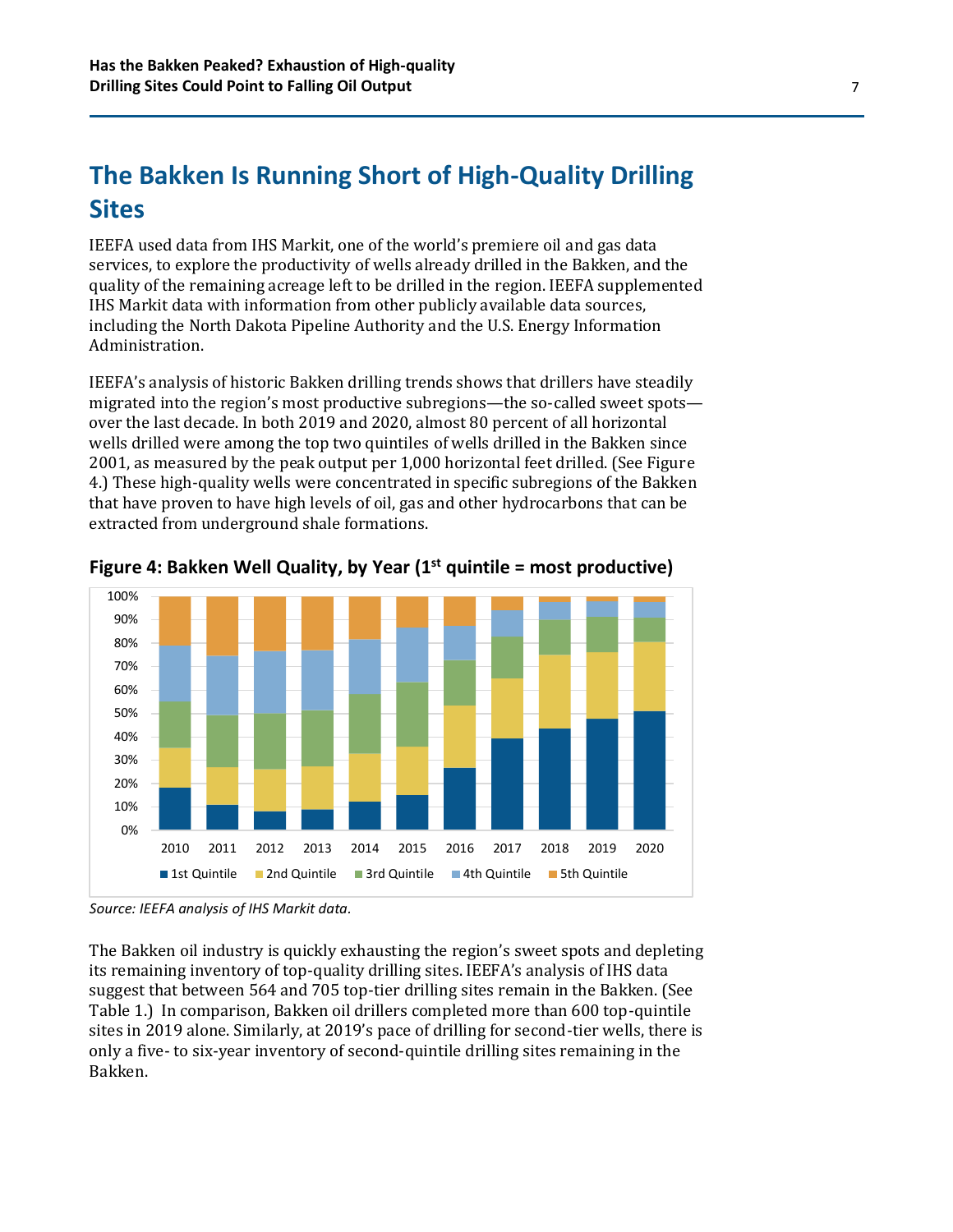|                                 | 1st             | 2nd             | 3rd             | 4th             | 5th             |
|---------------------------------|-----------------|-----------------|-----------------|-----------------|-----------------|
|                                 | <b>Quintile</b> | <b>Quintile</b> | <b>Quintile</b> | <b>Quintile</b> | <b>Quintile</b> |
| Drilling sites remaining (low)  | 564             | 1.645           | 3,738           | 8,715           | 22,854          |
| Drilling sites remaining (high) | 705             | 2.057           | 4,673           | 10.893          | 28,567          |
| Wells drilled in 2019           | 609             | 364             | 195             | 85              | 25              |
| Total wells drilled, 2016-2021* | 2,091           | 1.440           | 815             | 455             | 234             |

#### **Table 1: Remaining Bakken Drilling Sites and Wells Drilled**

*Source: IEEFA, estimated from IHS Markit data.*

*Note: Well quintiles are ranked by peak oil and gas production for horizontal wells brought into production in the Bakken from 2001 through 2021. Drilling sites are ranked based on how likely future oil and gas output compares with historic quintiles. Gas volumes are converted to oil at market equivalents (20:1) rather than energy equivalents (6:1).* 

In addition to new drilling sites, the industry also has a supply of drilled-butuncompleted wells (DUCs). As with high-quality drilling sites, the supply of top-tier DUCs is also declining. Between June 2020 and September 2020, the Bakken oil industry drilled about 395 new horizontal oil wells but completed (fracked) 725 new wells. By completing more wells than it drilled, the industry has depleted its inventory of DUCs by about 40 percent since June 2020. (See Figure 5.) Based on data from the North Dakota Pipeline Authority and the U.S. Energy Information Administration, IEEFA estimates that as of October 2021, the Bakken has an inventory of roughly 350 higher-quality DUCs that could be brought into production over the coming two years.<sup>20</sup> The remaining DUCs represent lower-quality wells that may never be completed.



**Figure 5: Bakken Drilled-but-Uncompleted (DUC) Wells**

*Source: Energy Information Administration, Drilling Productivity Report, October 2021.*

<sup>20</sup> IEEFA analysis, based on: U.S. Energy Information Administration[. Drilling Productivity Report.](https://www.eia.gov/petroleum/drilling/) October 18, 2021.

North Dakota Pipeline Authority. [North Dakota Oil & Gas Research Program.](https://cms.oilresearch.nd.gov/image/cache/Kringstad_OGRP_Dec_16_2020.pdf) December 16, 2020.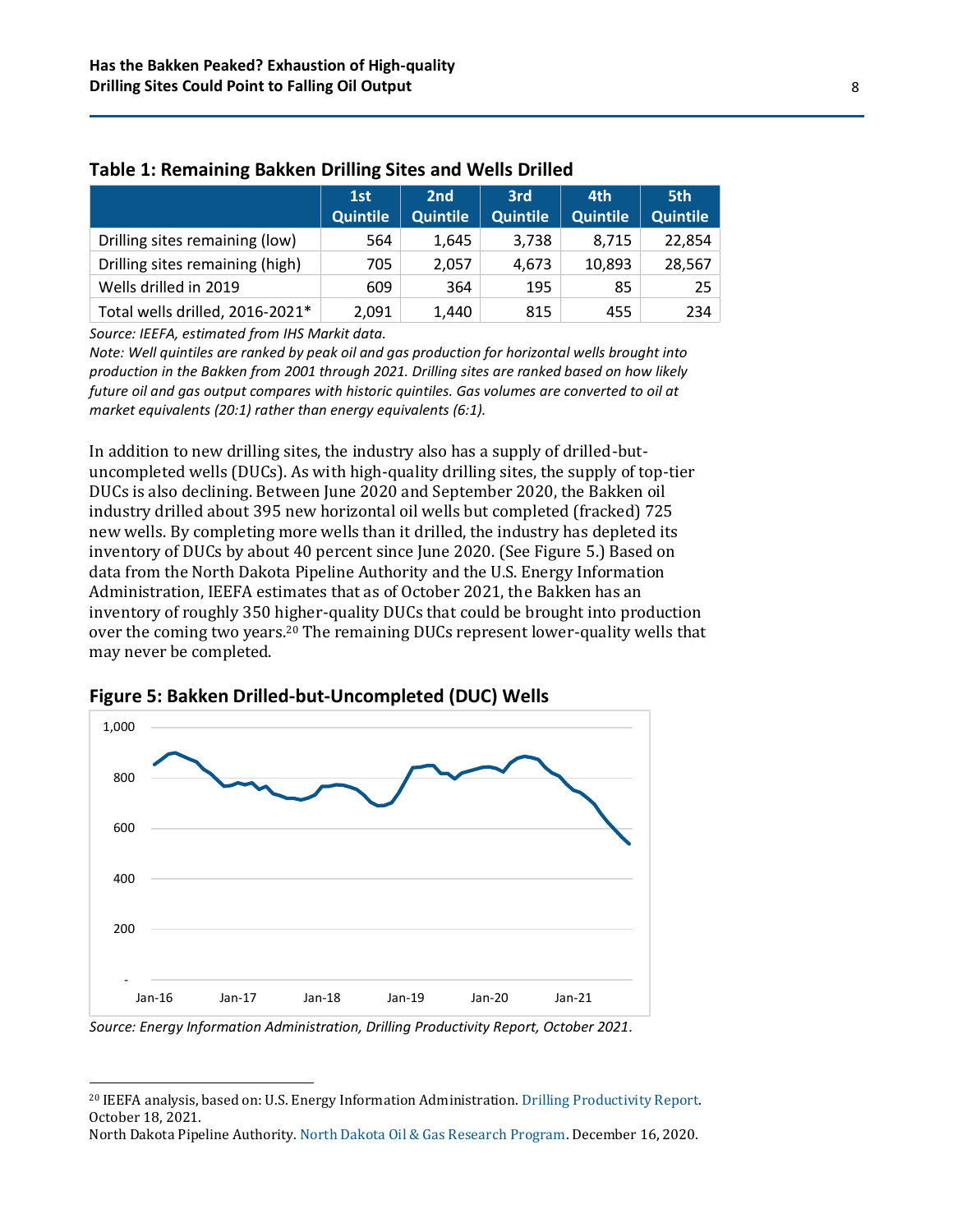In 2019, the Bakken oil industry brought roughly 1,250 new oil wells into production. If the Bakken oil industry were to resume that pace, it would quickly boost Bakken oil production—yet it could also potentially deplete its entire inventory of top-quintile drilling sites and high-quality DUCs within a single year.

#### **Declining Well Quality Will Lead to Lower Production per Well and Worse Economics**

As the Bakken oil industry exhausts its remaining inventory of top-tier drilling sites and DUCs, it will be forced to concentrate its efforts on lower-quality drilling sites. These wells will cost roughly the same to drill and complete as higher-caliber prospects, but will produce less oil and gas. As a result, the exhaustion of top-tier drilling sites will result in less oil and gas production per well, higher breakeven prices and lower profitability for the Bakken oil industry.

Historically, higher-tier Bakken wells tend to be far more profitable than lower-tier wells. IEEFA's analysis of IHS Markit data finds that the average top-quintile Bakken well drilled in 2019 and 2020 can break even financially when long-term oil prices reach or exceed about \$41 per barrel. But lower-tier wells produce less oil and gas and have higher breakeven prices. Wells in the middle quintile, for example, break even when U.S. oil prices are at \$53 per barrel, or roughly \$12 more than a top-tier well.<sup>21</sup> Bottom-quintile wells break even at roughly \$64 per barrel, or \$23 more than a bottom-tier well. Looking more broadly at wells drilled from 2010 through 2021, bottom-quintile wells would break even only if long-term prices rose above \$88 per barrel.

Based on data from IHS Markit and public data sources, including the Energy Information Administration and the North Dakota Pipeline Authority, IEEFA developed a Bakken oil production model that estimates the number of new wells that are needed to maintain production at a given production target. (For an explanation of this model, see *Appendix 1: Bakken Oil Production Model, Data and Methods*.) Initially, the model assumes that the quality of new wells will be similar to the quality of wells completed recently, with 50% of new wells in the first quintile measured by peak productivity, 30% in the second quintile, 11% in the third, 6% in the fourth, and 3% in the fifth. Over time, as the supply of higher-tier drilling sites is exhausted, the model shifts new drilling toward the remaining lower-tier sites. For

<sup>21</sup> Source: IEEFA analysis of IHS data. IHS calculates a breakeven price for each well, defined as the price that results in a \$0 net present value, based on the estimated capital and operating costs of the well, historical and projected production of both oil and gas, and a 10 percent discount rate. Note that IHS estimates of breakeven prices exclude certain corporate costs, such as land purchase, mineral rights acquisition, and interest on loans. As a result, a company that drills only wells that "break even" at a given price may still be unprofitable at a corporate level, even if oil prices are at or above "breakeven" levels. Also note that companies that drill "breakeven" wells may produce negative long-term free cash flows for years, since it can take many years for revenues from oil and gas production to offset the capital costs of drilling. As a result, IEEFA does not endorse the use of an individual oil well's estimated breakeven pricing for assessing the financial quality of the well or the financial health of the well's operator.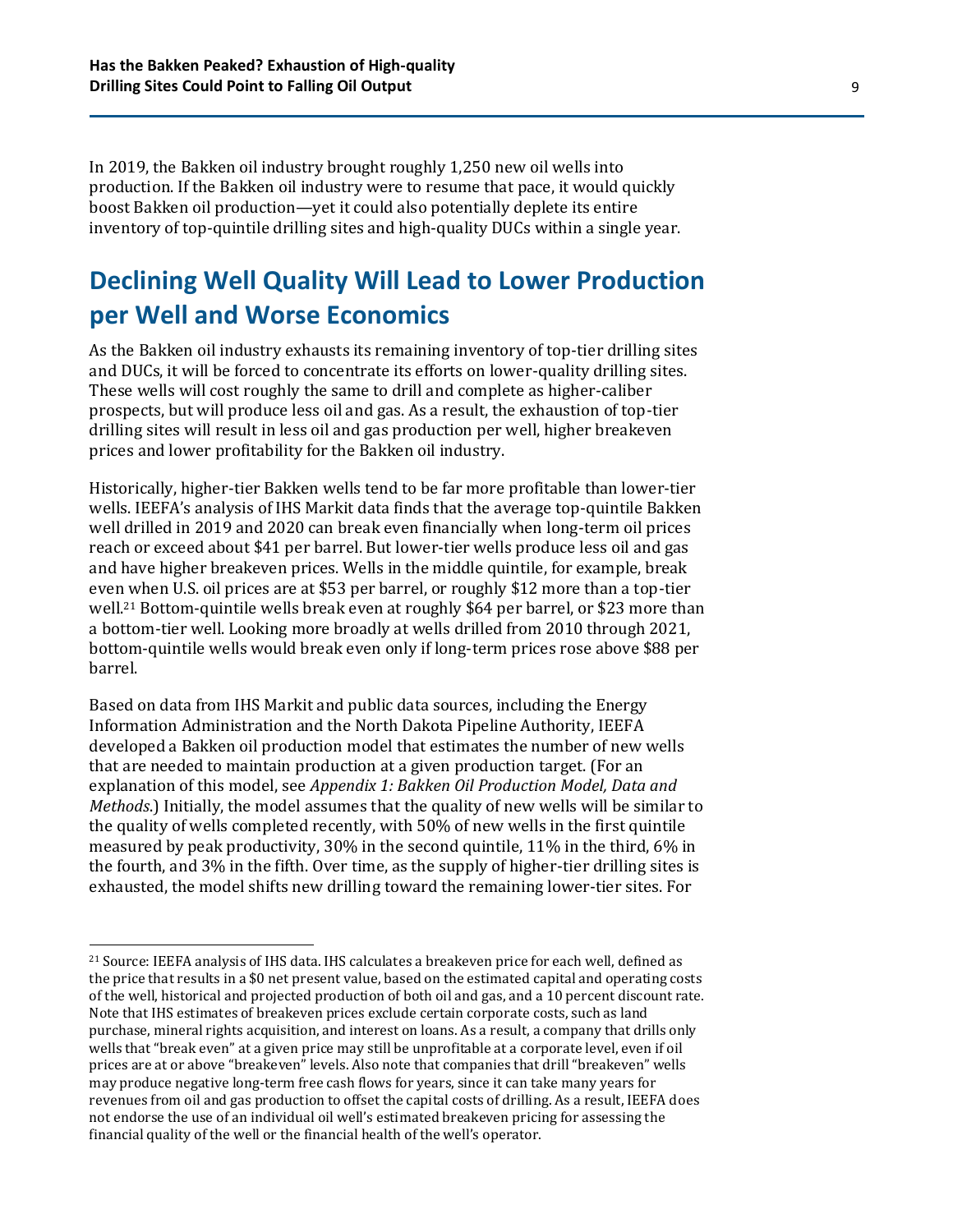each month, the model calculates the average breakeven price for the mix of wells drilled each year.<sup>22</sup>

Based on this model, IEEFA developed three potential scenarios for breakeven pricing for future Bakken oil production, using the following assumptions:

- **Low Case**: **Steady production, zero inflation:** The industry maintains total Bakken oil production at roughly 1 million barrels per day through 2031. Drilling costs do not rise from today's levels. Oil companies can consistently drill 10 wells per square mile section.
- **Medium Case**: **Rebounding production, 1% inflation:** The industry boosts total Bakken oil production to 1.5 million barrels per day through 2031 roughly matching the region's previous peak production. Drilling costs rise at 1% per year. Oil companies can consistently drill 9 wells per square mile section.
- **High Case: Surging production, 2% inflation**: The industry ramps up Bakken oil production to 2.0 million barrels per day—the 2030 production volume suggested by a North Dakota Pipeline Authority 2019 forecast.<sup>23</sup> Drilling costs rise at 2% per year. Oil companies can consistently drill 8 wells per square mile section.

In all three cases, as the Bakken oil industry depletes its remaining stock of highquality DUCs and drilling sites, the breakeven price for new oil wells rises substantially. (See Figure 6.) This rise is due largely to lower productivity and higher breakeven prices for lower-quality wells.

IEEFA's model suggests that faster shortterm production gains lead to faster depletion of the best drilling prospects, and an accelerated deterioration of average well quality. Yet even in the "low case" scenario, top-quintile Bakken drilling sites are largely gone by the end of 2024. The gradual decrease in the productivity of newer Bakken wells would also require oil producers to drill and complete more wells simply to keep production flat, boosting capital spending and crimping short-term cash flows for the industry.

**Even in the "low case" scenario, top-quintile Bakken drilling sites are largely gone by the end of 2024.**

Drilling cost inflation, while historically volatile and unpredictable, could play a role in rising Bakken breakeven prices. After hitting the lowest level on record in 2020, producer prices for the oil and gas extraction industry have rebounded sharply this

<sup>&</sup>lt;sup>22</sup> IHS calculations of breakeven prices take into account the price differential between Bakken crude and WTI crude.

<sup>&</sup>lt;sup>23</sup> Dickinson Press. [Bigger than some of OPEC: North Dakota on](https://www.thedickinsonpress.com/news/1015791-Bigger-than-some-of-OPEC-North-Dakota-on-track-to-reach-2-million-barrels-of-oil-per-day-by-2030) track to reach 2 million barrels of [oil per day by 2030.](https://www.thedickinsonpress.com/news/1015791-Bigger-than-some-of-OPEC-North-Dakota-on-track-to-reach-2-million-barrels-of-oil-per-day-by-2030) May 4, 2019.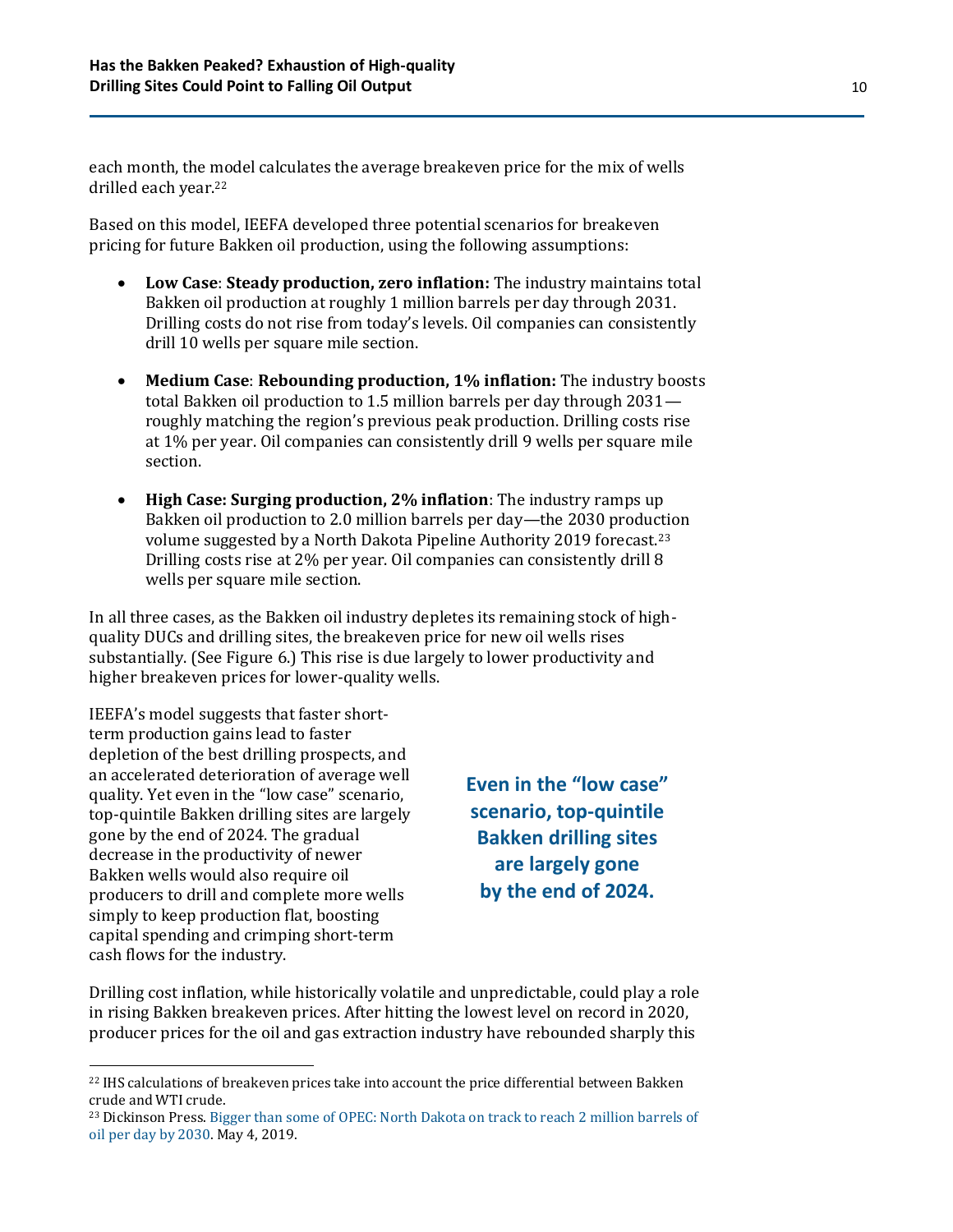year, reaching their highest level since 2014 and potentially presaging rapid increases in drilling costs over the coming year.<sup>24</sup>

**Figure 6: Breakeven Prices Under Three Different Bakken Production Scenarios**



*Source: IEEFA and CME Group.*

Although today's oil prices are more than sufficient to incentivize today's level of drilling, the oil futures market projects that today's high prices will gradually ease.<sup>25</sup> Even in IEEFA's "low case" scenario, projected breakeven prices rise above today's futures prices by 2028. If this pricing scenario were to play out, then even Bakken production of 1 million barrels per day could be impossible to sustain economically for more than six years.

#### **Conclusion**

The Bakken oil industry faces profound uncertainty. Although today's oil prices are as high as they've been since 2014, the past 15 years have encompassed tremendous volatility, with oil prices reaching as high as \$158 per barrel and as low as negative \$40 per barrel during the worst months of the COVID crisis. Meanwhile, global oil demand has grown more uncertain, as electric car sales have surged in China and Europe and the global imperative to slash carbon emissions picks up steam.

Yet one thing is all but certain for the industry: Over the coming years, the Bakken will progressively exhaust its best remaining drilling sites. As that happens, the

<sup>&</sup>lt;sup>24</sup> Federal Reserve Bank of St. Louis. Producer Price Index by Industry: Oil and Gas Extraction. October 19, 2021.

<sup>25</sup> CME Group. [Crude oil futures -](https://www.cmegroup.com/markets/energy/crude-oil/light-sweet-crude.settlements.html) Settlements. October 10, 2021.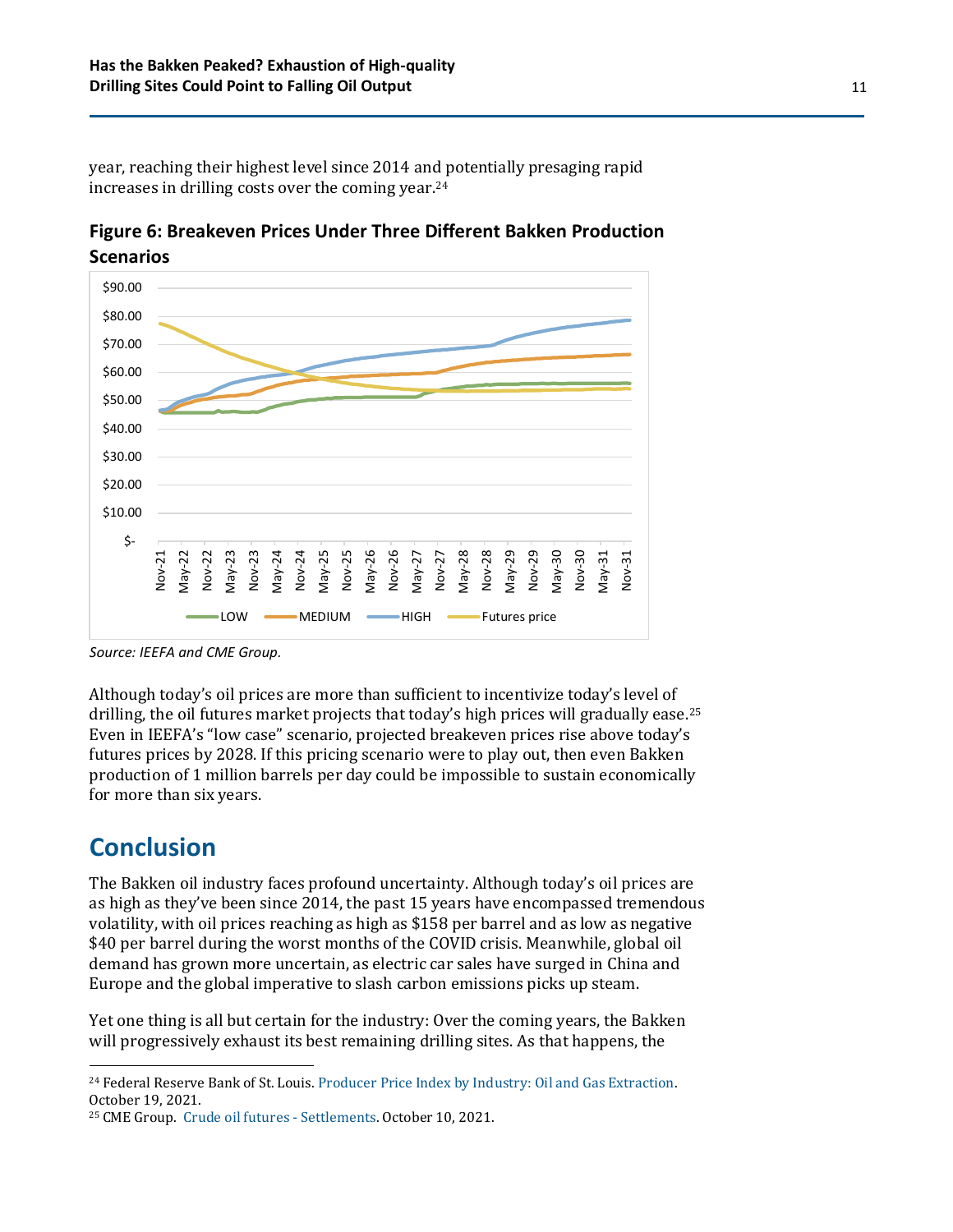average quality and productivity of new wells will decline, and the economics of Bakken oil production will face new and growing challenges.

The inexorable decline in the quality of new Bakken oil wells and the potential decline in total oil production that could result carries significant fiscal, financial and policy implications. Investors may be forced to lower expectations for profits from oil companies operating in the region. State and local budget planners may need to reduce their expectations for oil and gas revenues. At the same time, as North Dakota enters a long-term transition away from the oil and gas sector, new questions will arise about the Bakken oil industry's ability to pay to plug old wells and decommission unneeded oil infrastructure. Investors and policymakers ignore these trends at their peril.

As the Bakken oil industry depletes its remaining inventory of top-tier wells, it will face a stark choice.

On one hand, it can shift to less-productive areas to maintain output. The newer wells will produce less oil and gas, so the industry will have to ramp up drilling steadily just to keep production flat. This path has the potential to keep the industry on the cash-draining treadmill that has already driven top Bakken drillers, including Whiting Petroleum and Oasis Petroleum, into insolvency.

On the other hand, oil companies can choose to curtail drilling, allowing production to gradually fall as a result. That would render much of the industry's investments in pipeline capacity as stranded assets. And as oil production falls, state and federal regulators may need to reconsider the economic rationale for existing pipelines, particularly the controversial Dakota Access Pipeline (DAPL). Even modest declines in production from today's levels could render DAPL's capacity superfluous.

While future oil prices, demand, and oil industry production strategies remain uncertain, there is no turning back from geological reality. According to North Dakota Mineral Resources Director Lynn Helms, "the end of (core area-drilling) is on the horizon."<sup>26</sup> Or, as an analyst for IHS Markit stated: "We're starting the long, long goodbye" for Bakken oil production.<sup>27</sup>

<sup>26</sup> OK Energy Today. [Bakken production to peak in 5 years?](http://www.okenergytoday.com/2020/02/bakken-production-to-peak-in-5-years/) February 12, 2020.

<sup>27</sup> Wall Street Journal. [Behind the Energy Crisis: Fossil Fuel Investment Drops, and Renewables](https://www.wsj.com/articles/energy-crisis-fossil-fuel-investment-renewables-gas-oil-prices-coal-wind-solar-hydro-power-grid-11634497531)  [Aren't Ready](https://www.wsj.com/articles/energy-crisis-fossil-fuel-investment-renewables-gas-oil-prices-coal-wind-solar-hydro-power-grid-11634497531). October 17, 2021.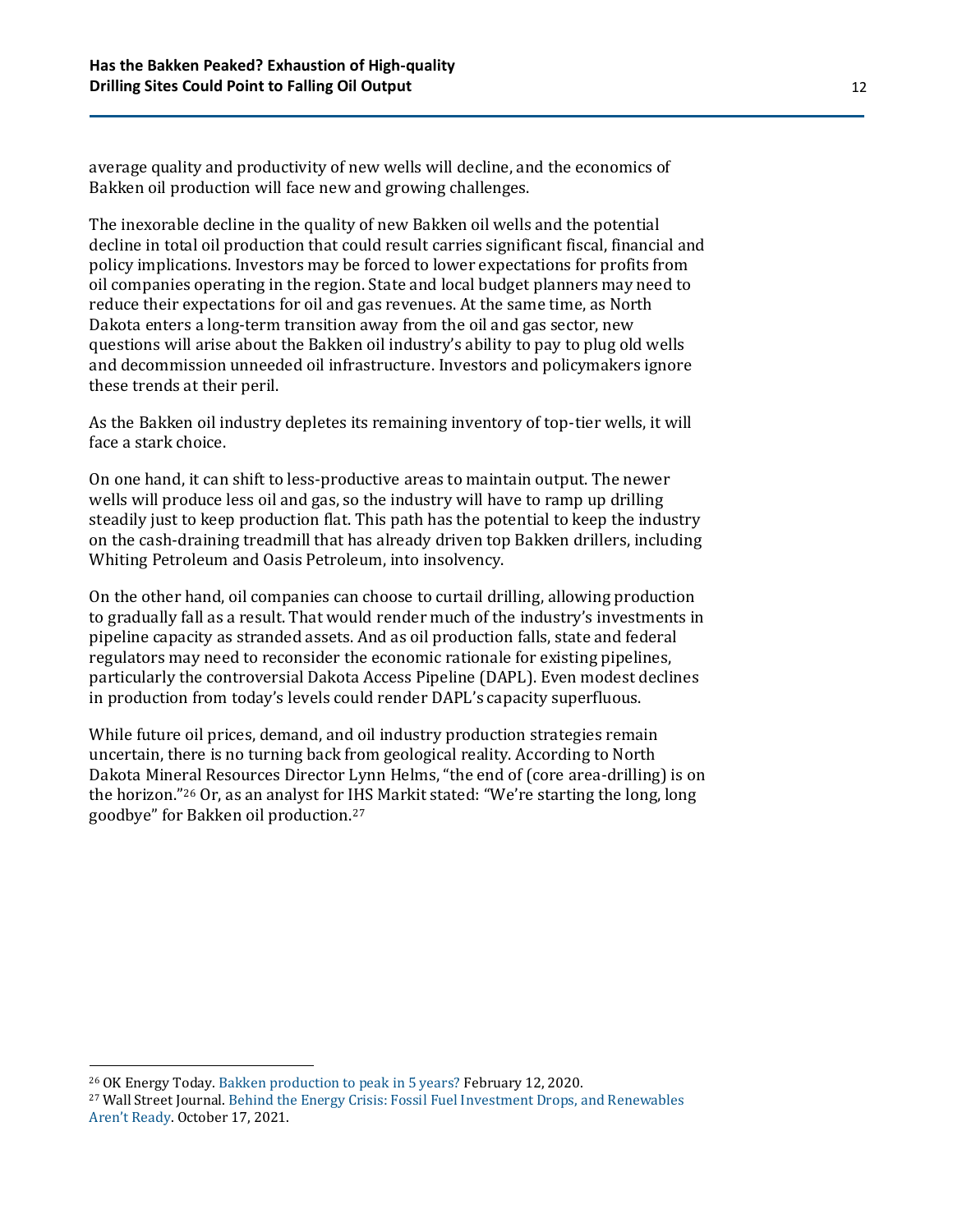## **Appendix 1: Bakken Oil Production Model, Data and Methods**

**Number of wells drilled, by quintile.** Within each oil and gas play, the IHS Markit Dynamic North America (IHS-DNA) data system categorizes each horizontal well drilled since 2001 into one of five quintiles, based on how the well's peak production of oil and gas per 1,000 lateral feet compares with all other horizontal wells drilled over the period. IHS-DNA classifies all Bakken Shale wells as part of a single play. To better capture the economics of gas production, IEEFA converted gas production into oil equivalents based on estimated market price equivalency (20 MMBtu per barrel of oil) rather than energy equivalency.

**Quality of undrilled acreage in the Bakken, by well quality**. IHS-DNA estimates the quality of undrilled acreage in each oil and gas play, based on forecasted peakmonth production of oil and gas from a well that might be drilled on that acreage. For all undrilled acreage, IHS-DNA estimates future peak production of a potential well based on the production history of nearby wells, weighting closer wells more heavily than wells that are farther away, and more recent wells more heavily than older wells. IHS-DNA's methods assign potential drilling sites into one of five quality categories. Top-tier wells are expected to produce volumes of oil and gas that would fall within the top quintile of wells drilled from 2001 to the present, as ranked by peak-month production of oil equivalents, with gas converted to oil at market price equivalency. Similarly, wells drilled in bottom-tier acreage would have peak oil and gas production that would fall within the bottom quintile of wells drilled over the period.

**Number of potential future wells in the Bakken.** For the future drilling scenarios presented in this report, IEEFA assumed that oil companies would elect to drill between 8 and 10 new wells per square-mile section, numbers that are consistent with drilling spacing in the Bakken Shale since 2011.

**Estimated future breakeven prices**. IEEFA developed a model of Bakken oil production that estimated future breakeven prices for all new wells drilled in the play, assuming that the Bakken oil industry targeted oil production at a specified level. Key elements of this model include:

- **Historic Bakken Shale oil production,** taken from the U.S. Energy Information Administration, the North Dakota Department of Natural Resources, and IHS-DNA.
- **Oil production from existing, already-drilled wells,** taken from IHS-DNA forecasts.
- **Future oil production from the inventory of Bakken Shale drilled-butuncompleted (DUC) wells,** based on data from the North Dakota Pipeline Authority and IHS-DNA, and IEEFA estimates.
- **Production from future wells, by well quintile,** based on IEEFA estimates derived from IHS-DNA data.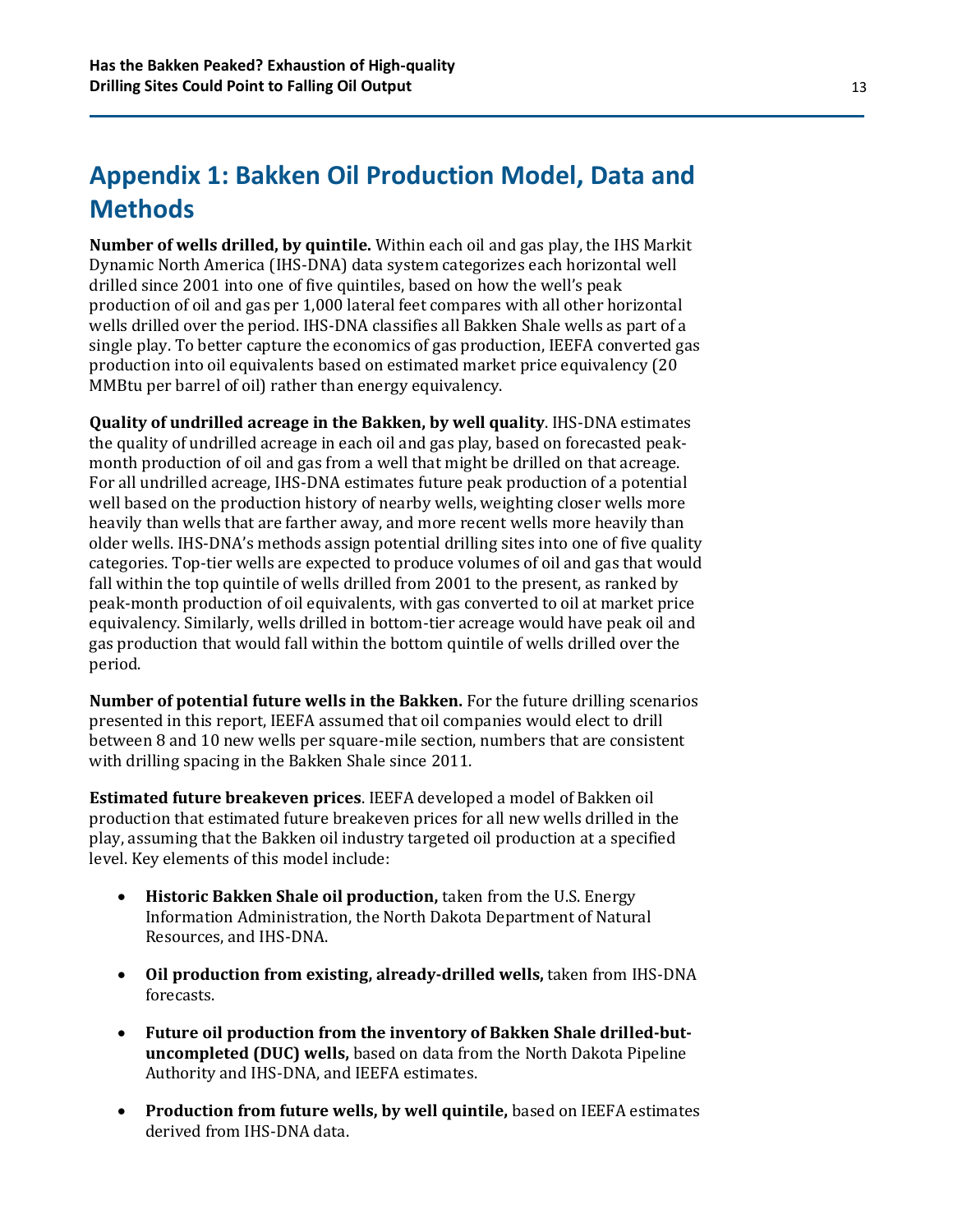- **Number of drilling sites, by well quintile,** based on IEEFA estimates derived from IHS-DNA data.
- **Breakeven prices for futures wells, by well quintile,** based on IEEFA's analysis of IHS-DNA data for wells drilled in 2019 and 2020.
- **Target share of wells drilled, by well quintile,** based on recent percentages of wells drilled, by quintile, as estimated by IEEFA from IHS data.

IEEFA's model assumes that the Bakken oil industry targets sustained oil production at a particular level. If oil production in any month falls below that level, IEEFA's model increases the number of wells drilled in the subsequent month, with assumed limits on the pace of increase corresponding to the historic month-to-month increases in drilling activity. Similarly, if oil production in a given month lands above the target, then the model decreases drilling rates in the following month. IEEFA's model initially targets the quality of future wells to approximate the number of wells drilled in each quintile in 2019. As high-quality drilling sites grow scarce, the model progressively shifts drilling activity to lower-quality acreage. For each month in the future, IEEFA estimates breakeven prices for all new Bakken Shale wells based on a quintile-weighted average of breakeven prices, based on quintile-specific breakeven prices from 2019 and 2020.

As a more detailed explanation of this model:

- IEEFA initially assumes that the Bakken Shale contains a fixed number of remaining drilling sites in each of five quintiles, based on IEEFA's interpretation of IHS-DNA estimates of remaining undrilled acreage and its likely productivity, and a specified number of wells per section.
- The model also assumes a fixed number of remaining DUCs that can be completed, along with future production from those DUCs, based on IEEFA's interpretation of data from the North Dakota Pipeline Authority and IHS-DNA data.
- The model initially assumes that oil production volumes from existing wells will decline according to IHS-DNA forecasts.
- If production in any month falls below the assumed target level, IEEFA's model assumes that more DUCs and new wells will be completed in the following month. Conversely, if production exceeds the target, fewer wells will be completed in the following month; however, monthly drilling activity never drops below a specified level. In this way, the model assumes oil production volumes that move steadily towards target levels of production, and then maintains production at that roughly that level over time.
- The model assumes that the Bakken oil industry will continue to target higher-quality drilling sites first, in proportion with recent observed trends.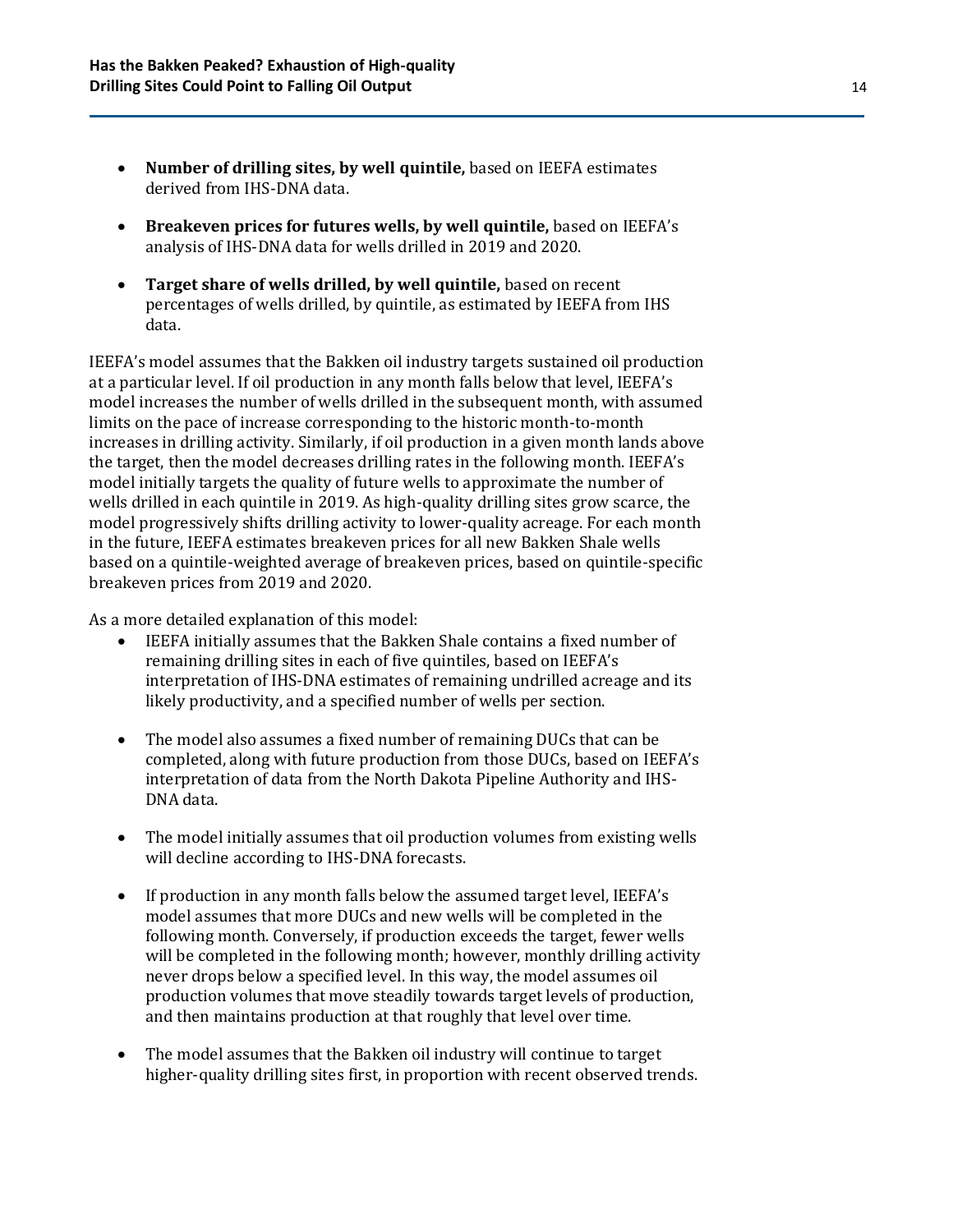- Over time, as the inventory of higher-tier drilling sites is depleted, the model assumes that the Bakken oil industry progressively shifts towards lower-tier drilling sites.
- For each month, the model estimates the average breakeven price across all wells, based on a quality-weighted average of all new wells drilled during that month and recent breakeven prices, inflated at a specified producer price inflation rate.

As oil production from existing wells declines, the model assumes that the oil industry will drill new wells, targeting higher-caliber DUCs and drilling sites first. As the industry depletes its inventory of high-quality wells, it shifts new drilling activity towards lower-quality drilling sites with higher breakeven prices. As this process advances, the quality and productivity of new wells decreases and breakeven prices rise.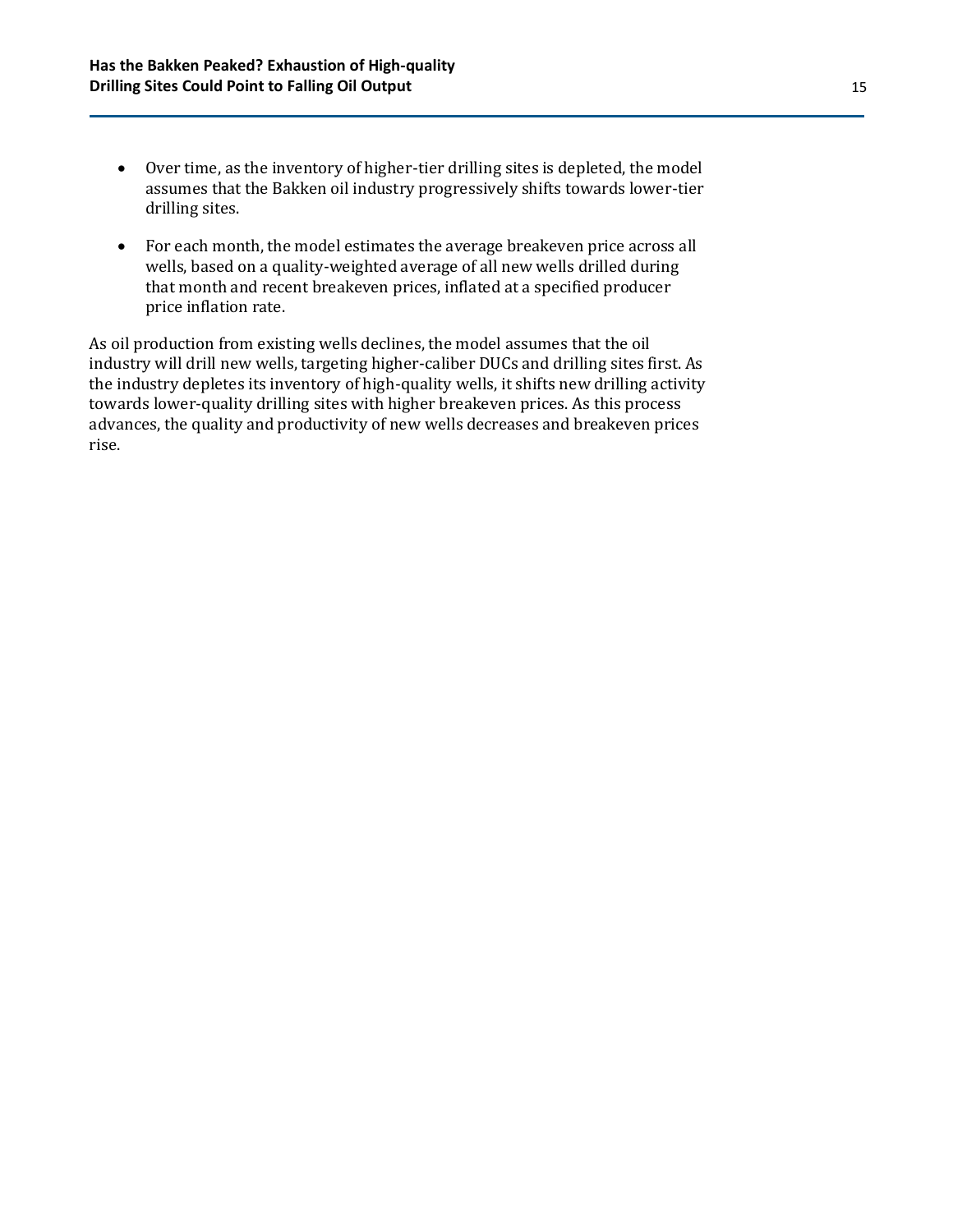## **Appendix 2. Citations and Estimates for Major Bakken Oil Producer Capital Expenditures**

**Continental Resources**: [2019 10-K,](https://app.quotemedia.com/data/downloadFiling?webmasterId=101533&ref=114828566&type=PDF&symbol=CLR&companyName=Continental+Resources+Inc.&formType=10-K&dateFiled=2020-02-26&CK=732834) \$2,661.8M in non-acquisition capex. [2020](https://app.quotemedia.com/data/downloadFiling?webmasterId=101533&ref=115641692&type=PDF&symbol=CLR&companyName=Continental+Resources+Inc.&formType=10-K&dateFiled=2021-02-16&CK=732834)  [10-K,](https://app.quotemedia.com/data/downloadFiling?webmasterId=101533&ref=115641692&type=PDF&symbol=CLR&companyName=Continental+Resources+Inc.&formType=10-K&dateFiled=2021-02-16&CK=732834) \$1,159M in non-acquisition capex. [Press Release,](https://d.docs.live.net/faaa5255d2849791/_Oil%20%5e0%20Gas/DAPL%5eJ%20Bakken/Bakken%20-%20Oil%20model%20and%20report/Continental%20Resources%20Announces%20Full-Year%202020%20And%204Q20%20Results;%202021%20Capital%20Budget%20And%20Guidance) Feb. 16, 2021, \$1.4 B in 2021 capex excluding mineral acquisition. [Press Release,](https://investors.clr.com/2021-08-02-Continental-Resources-Delivers-Outstanding-2Q21-Results-Driving-Robust-Cash-Flow-Exceptional-Shareholder-Value) Aug. 2, 2021, reconfirms \$1.4 B in 2021 capex.

**Hess Corporation**: [2020 10-K,](https://d.docs.live.net/faaa5255d2849791/_Oil%20%5e0%20Gas/DAPL%5eJ%20Bakken/Bakken%20-%20Oil%20model%20and%20report/$1.4%20B%20in%202021%20capex) \$2,743M in E&P Capital and Exploratory Expenditures in 2019, \$1,786M in 2020, \$1.9B guidance for 2021.

**Oasis Petroleum**: [2020 10-K.](https://app.quotemedia.com/data/downloadFiling?webmasterId=101533&ref=115706453&type=PDF&formType=10-K&dateFiled=2021-03-08&cik=0001486159&CK=1486159&symbol=0001486159&companyName=) \$225M in predecessor 2020 capex, \$18 in successor 2020 capex, \$843M in 2019 capex. [August 3, 2021 8-K,](https://app.quotemedia.com/data/downloadFiling?webmasterId=101533&ref=116036488&type=PDF&formType=8-K&dateFiled=2021-08-04&cik=0001486159&CK=1486159&symbol=0001486159&companyName=) \$96M in 1H2021 capex, \$115-135 guidance for 2H2021 capex.

**Whiting Petroleum Corporation**[: 2020 10-K.](https://whitingpetroleumcorp.gcs-web.com/static-files/3a443d24-629b-4eba-a97c-361a23cce6b0) Exploration and development expenditures of \$778M in 2019 and \$209 in 2020. [Press Release,](https://whitingpetroleumcorp.gcs-web.com/news-releases/news-release-details/whiting-petroleum-reports-second-quarter-2021-financial-and) August 4, 2021, \$240-\$252 updated guidance for 2021 capex.

#### **Table: Cap Expenditures for Top 4 Bakken Drillers**

|                                      | 2019  | 2020  | 2021  |
|--------------------------------------|-------|-------|-------|
| <b>Continental Resources</b>         | 2,662 | 1,159 | 1,400 |
| <b>Hess Corporation</b>              | 2.743 | 1,786 | 1,900 |
| Oasis Petroleum Inc.                 | 822   | 243   | 221   |
| <b>Whiting Petroleum Corporation</b> | 778   | 209   | 246   |